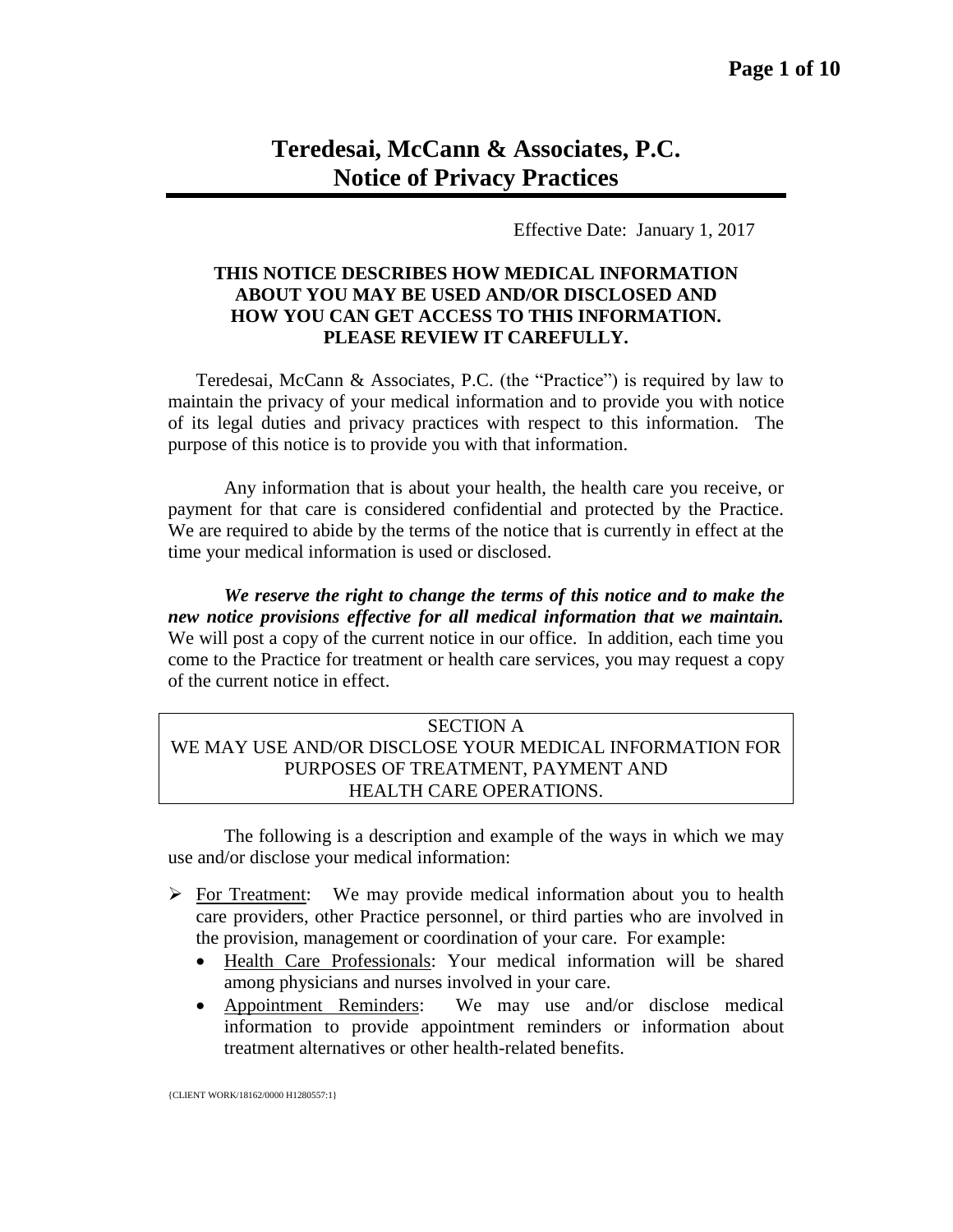- $\triangleright$  For Payment: We may use and/or disclose your medical information so that we can collect or make payment for the health care services you receive or are going to receive. For example:
	- Insurance: If you participate in a health insurance plan, we will disclose necessary information to that plan to obtain preauthorization, if required, or payment for your care.

We may also disclose your medical information to another health care provider, a health plan, or a health care clearinghouse for the payment activities of that entity.

- $\triangleright$  For Health Care Operations: We may use and/or disclose your medical information for our activities and operations. These uses and disclosures are necessary to run our practice and to make sure that all of our patients receive quality care. For example:
	- Quality Improvement: We may use and/or disclose your medical information to review quality of care or competence of health care providers.
	- Fundraising Activities: We may use and/or disclose your demographic information and the dates that you received treatment as necessary to contact you for fundraising purposes. You have a right to opt out of receiving fundraising communications by calling 412-489-6919 or 724- 375-4133.
	- Sale: We may need to disclose your medical information if we ever sell or transfer our practice.

For quality-related or fraud and abuse activities, if you have or had a relationship with another health care provider, a health plan, or a health care clearinghouse, we may also disclose your medical information to that entity for those types of health care operations.

# SECTION B WE MAY USE AND/OR DISCLOSE YOUR MEDICAL INFORMATION WITHOUT YOUR WRITTEN AUTHORIZATION.

I. *The following is a description of ways in which we may use and/or disclose your information for which an authorization or an opportunity to agree or object is not required*: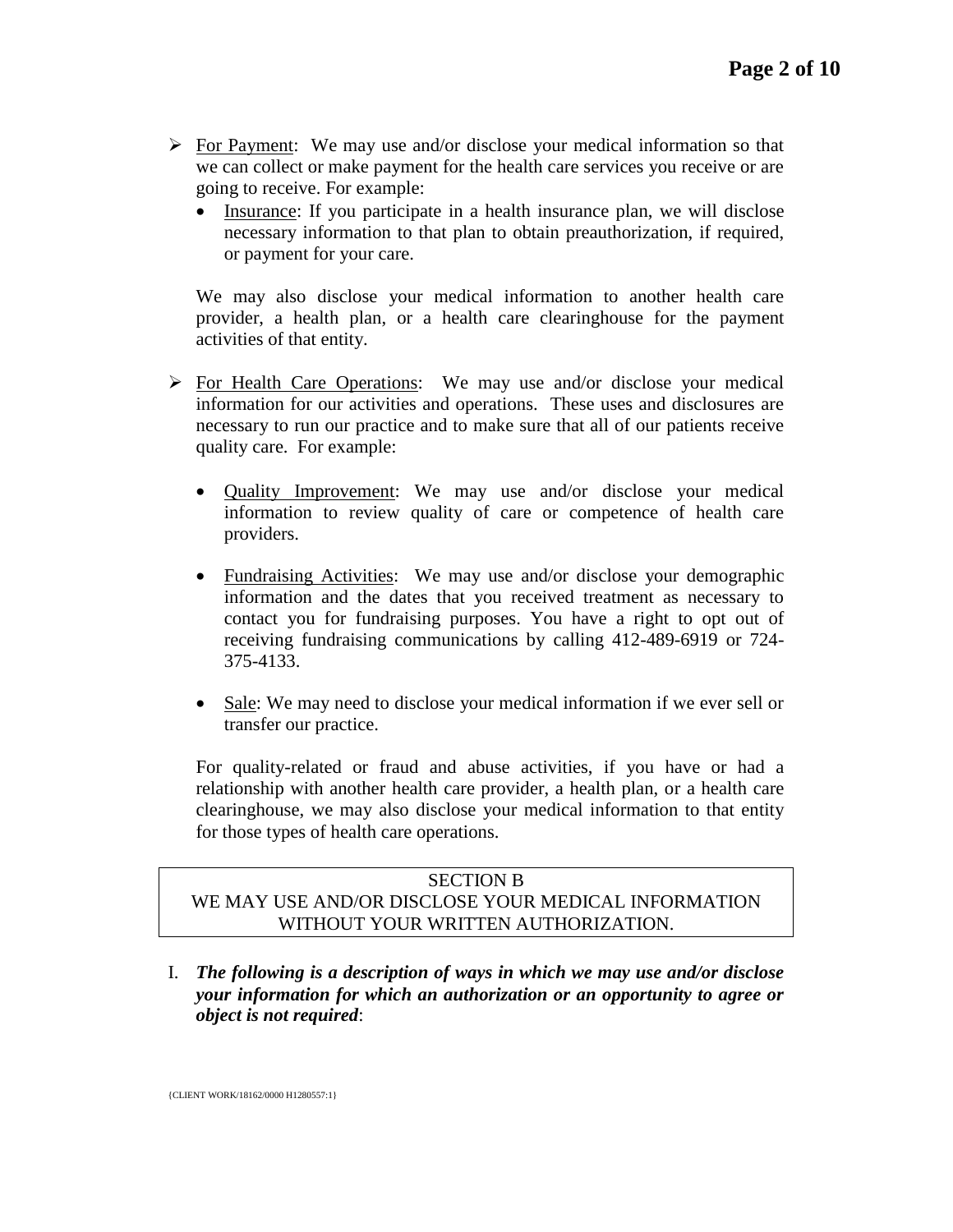- $\triangleright$  As Required By Law: We may use and/or disclose your medical information to the extent required by law, provided that the use and/or disclosure complies with and is limited to the relevant requirements of such law.
- $\triangleright$  Public Health Activities: To the extent authorized or required by law, we may disclose your medical information to a public health authority to report a birth, death, disease or injury, or as part of a public health investigation.

To the extent authorized or required by the Food and Drug Administration ("FDA"), we may disclose your medical information to a person or organization authorized to report adverse events, track products, enable product recalls, repairs, or replacement, and/or conduct post-marketing surveillance. This means we may disclose to non-governmental persons information about the quality, safety and effectiveness of FDA-regulated products and activities.

- $\triangleright$  Victim of Abuse, Neglect or Domestic Violence: If we believe you have been a victim of abuse, neglect or domestic violence, we may disclose your medical information to a government authority. We will make this disclosure if it is necessary to prevent serious harm to you or other potential victims, you are unable to agree due to your incapacity, you agree to the disclosure, or when required by law.
- $\triangleright$  Health Oversight Activities: We may disclose medical information to a health oversight agency for activities authorized by law. These oversight activities include but are not limited to, audits, investigations, inspections, and licensure. These activities are necessary for appropriate oversight of the health care system, government benefit and regulatory programs, and compliance with civil rights laws.
- Judicial and Administrative Proceedings: We may disclose medical information about you as required by a court or administrative order or, under certain circumstances, in response to a subpoena, discovery request or other legal process.
- $\triangleright$  Law Enforcement: We may release medical information to law enforcement officials as required by law. Under limited circumstances, we may release your medical information to report a crime or in response to a court order, grand jury subpoena, warrant, or administrative request.
- $\triangleright$  Decedents: Consistent with applicable law, we may release medical information to a coroner, medical examiner, or funeral director.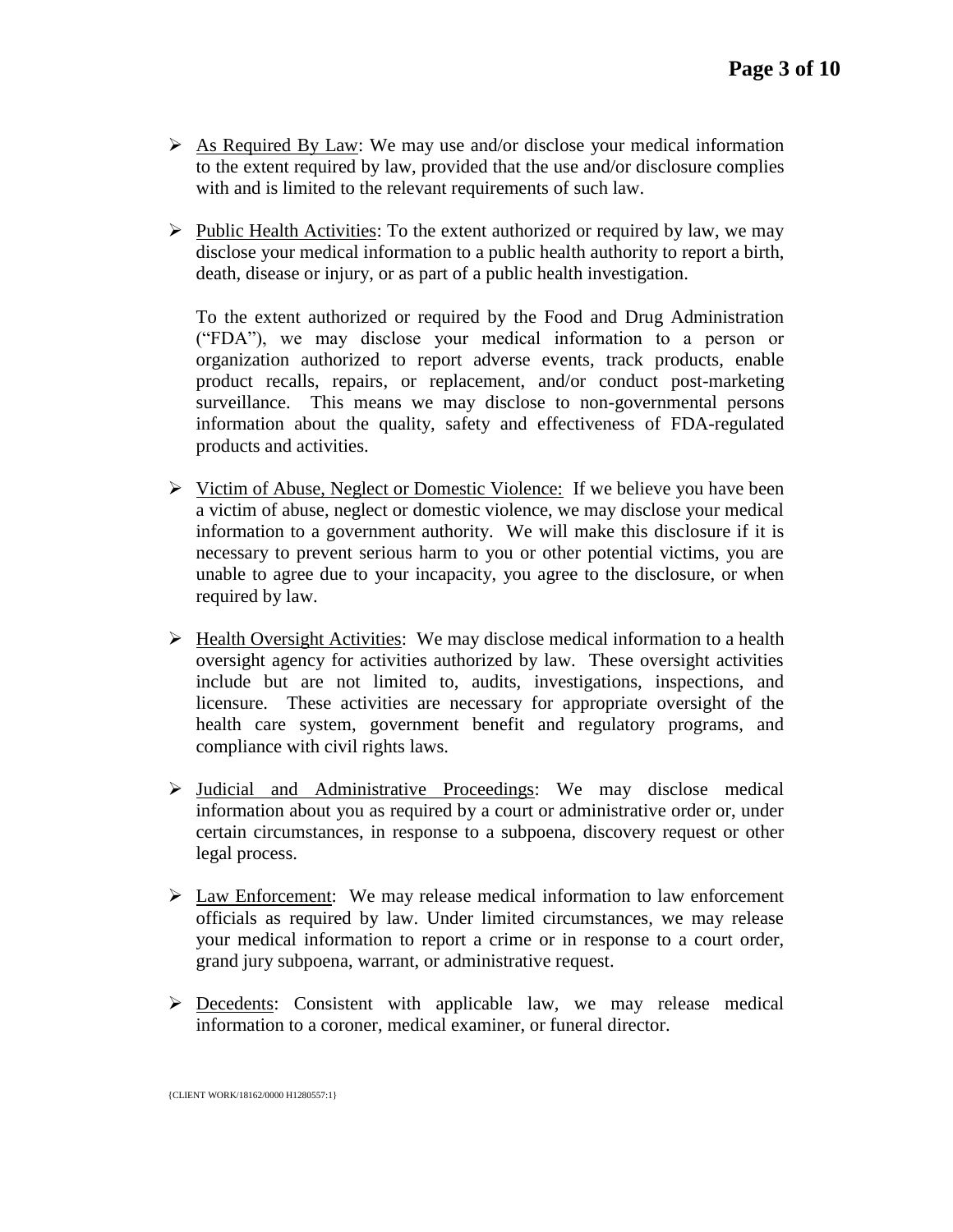- $\triangleright$  Organ, Eye and Tissue Donation: For the purpose of facilitating organ, eye or tissue donation and transplantation, we may use and/or disclose medical information to organizations that engage in procurement, banking, or transplantation of cadaveric organ, eye or tissue transplantation.
- $\triangleright$  Research: If a researcher has obtained the required waiver, from the Institutional Review Board or the Privacy Board, and has demonstrated that the information is necessary to the research and possesses a minimal risk of inappropriate use or disclosure, we may use and/or disclose medical information about you for research purposes. If a researcher has not obtained the required waiver, we will not disclose your medical information without your written authorization, other than in a limited data, set as described below.
- $\triangleright$  Limited Data Set: For purposes of research, public health, or health care operations, it may be necessary to use and/or disclose some of your medical information for activities or to persons not otherwise authorized to receive your information. In this situation, we may use your medical information to create a limited data set in which certain required direct identifiers (such as your name) have been removed. We will disclose the information in the limited data set for these purposes only if we have obtained satisfactory assurances from the recipient that the recipient will only use and/or disclose the information for limited purposes.
- $\triangleright$  To Avert a Serious Threat to Health or Safety: We may use and/or disclose medical information about you when we believe in good faith disclosure is necessary to prevent a serious threat to your health and safety or the health and safety of the public or another person.
- Specialized Government Functions: Medical information may be disclosed for military and veterans affairs, for national security and intelligence activities, or for correctional activities.
- $\triangleright$  Workers' Compensation: We may release medical information about you as necessary to comply with laws relating to workers' compensation or similar programs that are established by law to provide benefits for work-related injuries or illness without regard to fault.
- $\triangleright$  Business Associates: We may disclose your information to a person or organization that performs a function or activity on behalf of the Practice involving the use and/or disclosure of protected health information, such as a billing services company. If a Business Associate is not a person or organization to which we are otherwise permitted to disclose medical information to, we will only use or disclose your information to that person or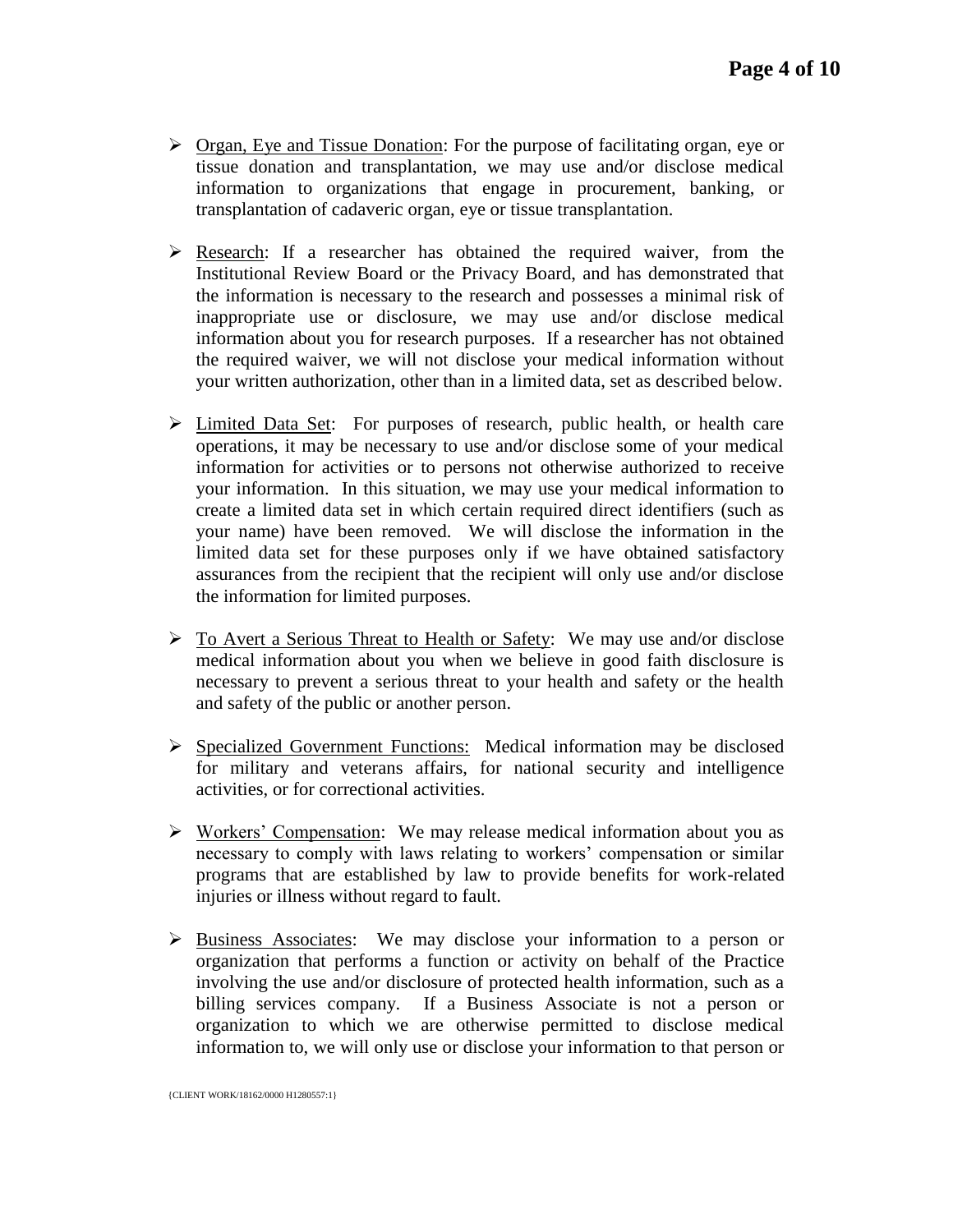organization if we have obtained adequate assurances that the Business Associate will appropriately safeguard the information.

- $\triangleright$  Personal Representative: We may disclose your information to a person who has the authority, under the law, to act on your behalf in making decisions related to health care.
- II. *The following is a description of ways in which we may use and/or disclose your information after we have given you an opportunity to object*. We will attempt to obtain your permission prior to making a disclosure for these purposes. This permission may be oral. If we are unable to obtain your permission because you are incapacitated or we are unable to reach you, we may use and/or disclose some or all of this information, if (1) based on our professional judgment, use or disclosure is in your best interest, or (2) use or disclosure of this information is consistent with your previously expressed preference.
- $\triangleright$  Individuals Involved in Your Care or Payment for Your Care: We may release relevant medical information about you to a friend or family member who is involved in your medical care. We may also notify these individuals of your location, general condition, or death.
- $\triangleright$  Disaster Relief: We may disclose medical information about you to an entity assisting in a disaster relief effort so that your family can be notified about your condition, status and location.

# SECTION C WE MAY USE AND/OR DISCLOSE YOUR MEDICAL INFORMATION FOR OTHER PURPOSES ONCE WE HAVE OBTAINED YOUR WRITTEN AUTHORIZATION.

Other uses and/or disclosure of medical information not covered by this notice or the laws that apply to us will be made only with your written authorization, specifically including, but not limited to:

 $\triangleright$  Marketing: An authorization is required prior to any use or disclosure for marketing purposes.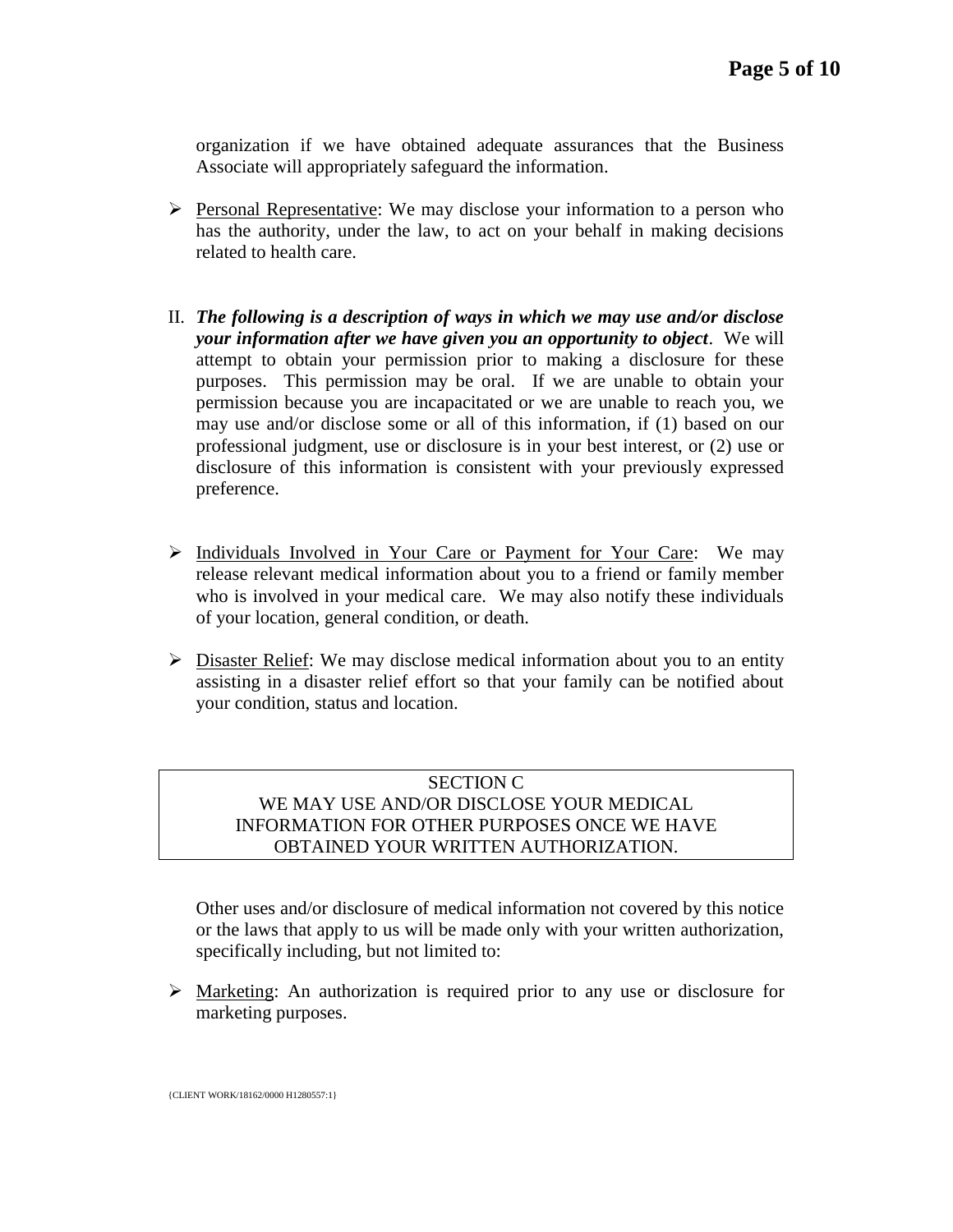$\triangleright$  Sales of Protected Health Information: An authorization is required prior to any use or disclosure that constitutes a sale of Protected Health Information that is not otherwise incorporated into an appropriate health care operation.

You may revoke this authorization, in writing, at any time.However, this revocation will not apply to the extent we have taken action in reliance on that authorization. In addition, if the authorization was obtained as a condition of obtaining insurance coverage, the insurer will have a right to contest a claim under the policy.

#### SECTION D YOUR RIGHTS REGARDING MEDICAL INFORMATION ABOUT YOU.

 $\triangleright$  Right to Request Restrictions: You have the right to request a restriction or limitation on the medical information we disclose about you for treatment, payment, or health care operations. You also have the right to request a limit on the medical information we disclose about you for notification purposes or to someone who is involved in your care or the payment of your care, like a family member or friend.

*Except as set forth below, we are not required to agree to your request.* If we do agree, we will comply with your request unless the information is needed to provide treatment in the event of an emergency.

To request a restriction, you must make your request in writing to our Privacy Officer. The requested restriction will not be effective unless and until it has been reviewed and approved by the Privacy Officer. For purposes of ensuring proper documentation, we may require that you make your request using a form that we give you.

*Except as set forth below, we may terminate an agreed upon restriction without your consent.* In that situation, the restriction will only apply to protected health information created or received before you were informed of the termination of the restriction.

*In the event that you pay for the services rendered out of pocket and in full* we must honor your request and may not terminate the restriction without your consent. Please be advised that you may be required to disclose this medical information if further treatment is required for which you have not paid in full. By way of example, if the medical information is necessary to obtain insurance coverage for a medication that is ordered to treat the condition that is subject to the restricted medical information.

{CLIENT WORK/18162/0000 H1280557:1}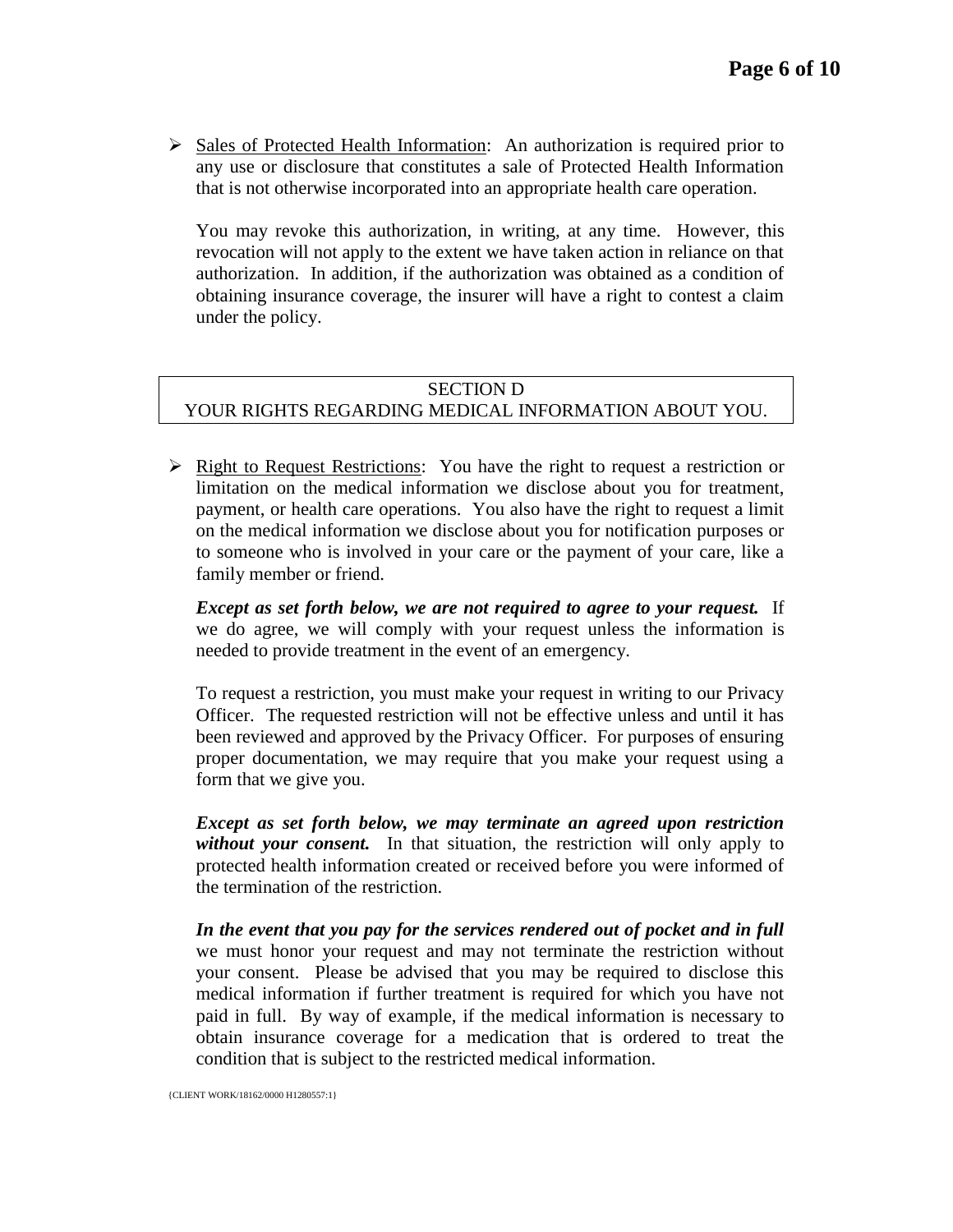- The Right to Receive Confidential Communications: You have the right to request that we communicate with you about medical matters in a certain way or at a certain location. For example, you can ask that we only contact you at work or by mail. To request confidential communications, you must make your request in writing to our Privacy Officer. We will not ask you the reason for your request. We will accommodate all reasonable requests. Your request must specify how or where you wish to be contacted. To comply with this request, we may ask you to (1) provide information as to how payment will be handled, and (2) specify an alternative method of contact. For purposes of ensuring proper documentation, we may require that you make your request using a form that we give you.
- $\triangleright$  Right to Inspect and Copy: You have the right to inspect and obtain a copy of most of your medical information maintained at the Practice. You must submit your request in writing to our Privacy Officer. For purposes of ensuring proper documentation, we may require that you make your request using a form that we give you. If you request a copy of the information, we may charge a fee for the costs of copying, mailing or other supplies associated with your request.

We may deny your request to inspect and obtain a copy in certain limited circumstances. If you are denied access, you may have the right to request that the denial be reviewed. Another licensed health care professional chosen by the Practice will review your request and the denial. The person conducting the review will not be the person who denied your request. We will comply with the outcome of the review.

 $\triangleright$  Right to Amend: If you feel that medical information we have about you is incorrect or incomplete, you may ask us to amend the information. You have the right to request an amendment for as long as the information is kept by the Practice. To request an amendment, your request must be made in writing and submitted to our Privacy Officer. In addition, you must provide a reason that supports your request. For purposes of ensuring proper documentation, we may require that you make your request using a designated form.

We may deny your request for an amendment if it is not in writing or does not include a reason to support the request. In addition, we may deny your request if you ask us to amend information that (1) was not created by us; (2) is not part of the medical information kept by or for the Practice; (3) is not part of the information which you would be permitted to inspect and copy; or (4) is accurate and complete.

{CLIENT WORK/18162/0000 H1280557:1}  $\triangleright$  Right to Receive Notice in the Event of a Breach: You have the right to receive notice in the event of a Breach. A Breach is any unauthorized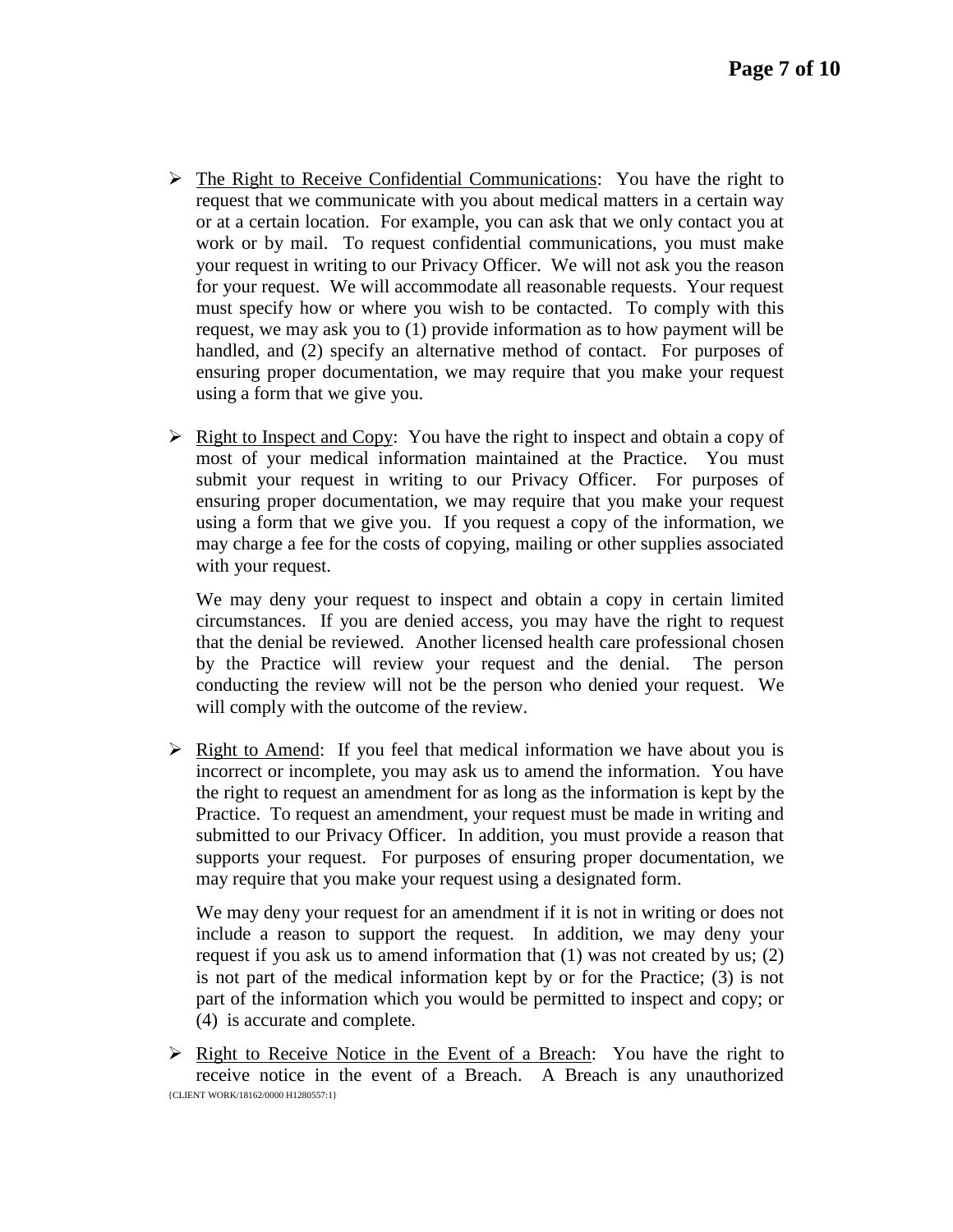acquisition, access, use or disclosure of your medical information. In the event of a Breach, we will notify you within sixty (60) days of the Breach's discovery. The notice will inform you about the circumstances surrounding the Breach, what information was accessed, what, if anything, you need to do to protect yourself, and what we are doing to mitigate your damages. We will also provide you with a phone number and email address should you have additional questions about the Breach.

 $\triangleright$  Right to an Accounting of Disclosures: You have the right to request an accounting of certain disclosures. This is a list of the disclosures we made of medical information about you. You have the right to request an accounting of certain disclosures by us that were made during the six years prior to the date of your request. To request an accounting you must submit a written request to our Privacy Officer. Your request should indicate in what form you want the list (for example, on paper, electronically). We will comply with your request within sixty (60) days or we will provide you with an explanation for the delay. The first list you request within a twelve (12) month period will be free. We may charge you for the costs of providing additional lists. We will notify you of the cost involved and you may choose to withdraw or modify your request at that time before any costs are incurred.

The right to an accounting does not apply to all disclosures. *For example, you do not have a right to an accounting of disclosures pursuant to an authorization, disclosures to carry out treatment, payment, or health care operations, or disclosures of a limited data set.* 

- $\triangleright$  Right to a Paper Copy of This Notice: You have the right to a paper copy of this notice. You may ask us to give you a copy of this notice at any time. Even if you have agreed to receive this notice electronically, you are still entitled to a paper copy of this notice. You may view an electronic copy of this notice on our website, http://tmakidneydoctors.com. To obtain a paper copy of this notice, you may print one from our website, ask for a copy at registration when you visit the Practice for services, or you may contact our Privacy Officer.
- $\triangleright$  Complaints: If you believe your privacy rights have been violated, you may file a complaint with the Practice or with the Secretary of the Department of Health and Human Services. To file a complaint with the Practice, you must submit complaint in writing to our Privacy Officer at:

Teredesai McCann & Associates 1597 Washington Pike, A-22 Bridgeville, PA 15017 attn.: Debbie Thompson

{CLIENT WORK/18162/0000 H1280557:1}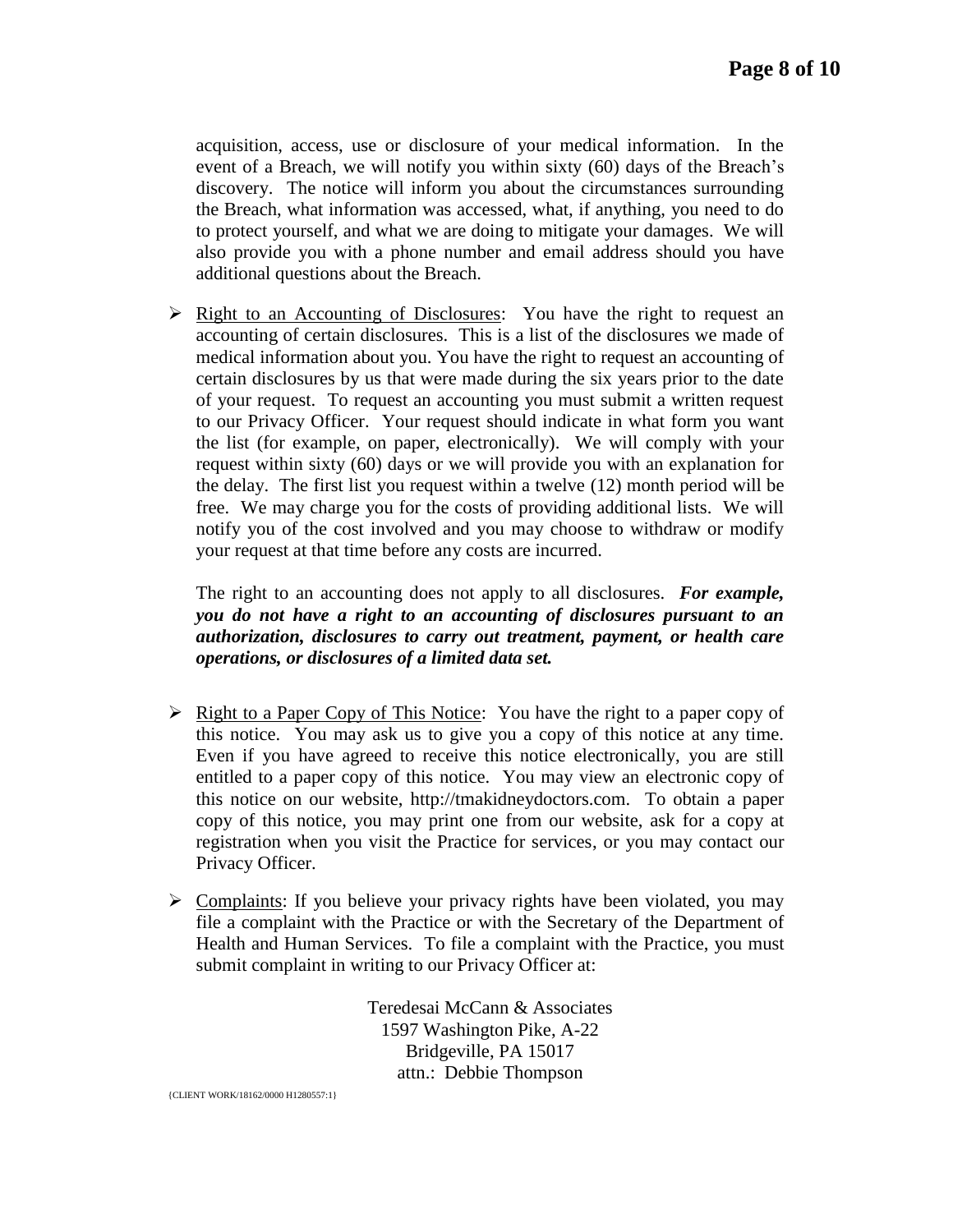It is the Practice's policy not to retaliate against patients or others for filing a complaint pursuant to this Notice.

> Questions? For further information about matters covered by this notice you may contact our Privacy Officer at the above address or by telephone at: (412) 489-6919 or (724) 375-4133.